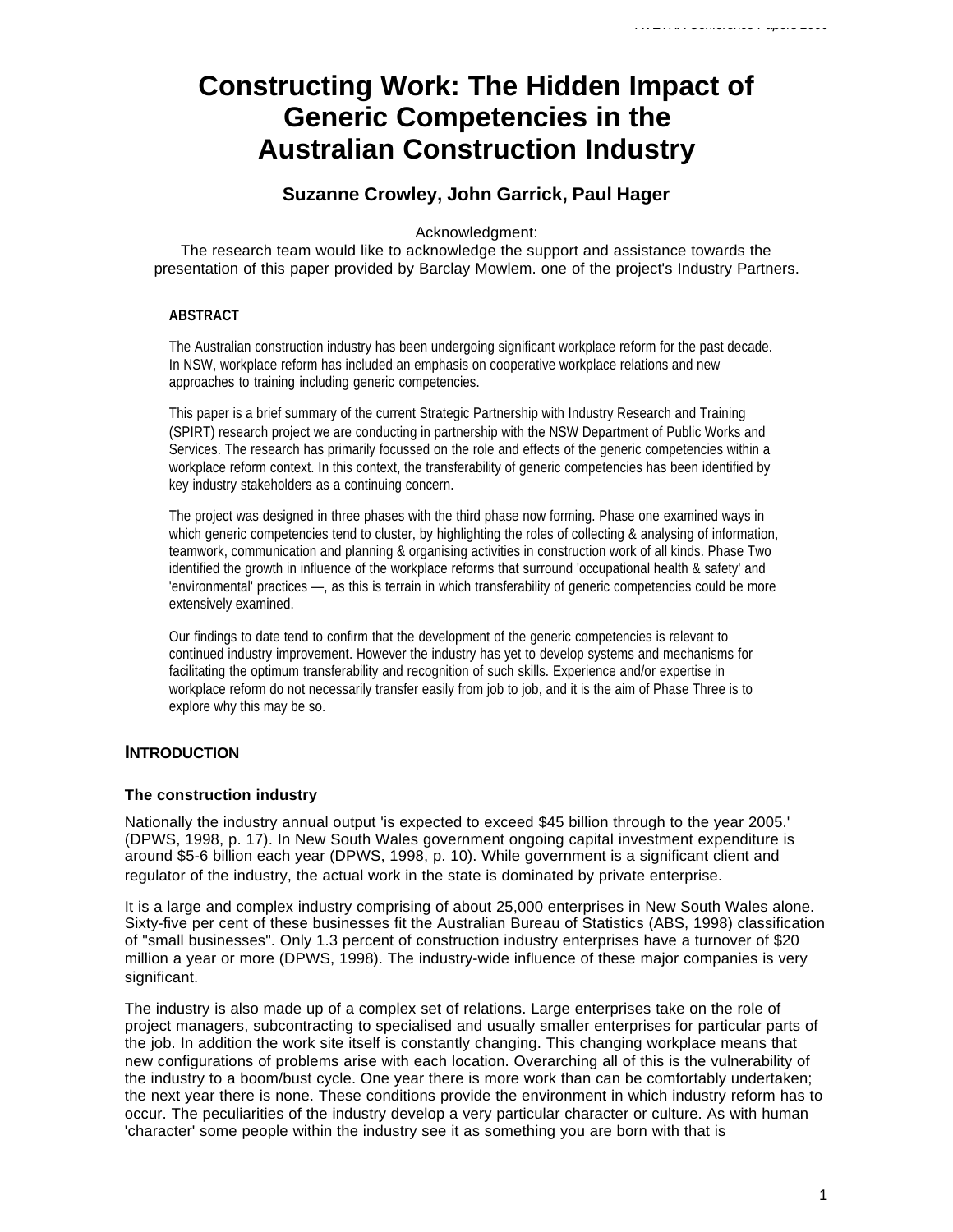unchangeable, while others argue the character has to adapt to a changing environment, including a nation currently experiencing enormous economic, technological and societal change.

The industry is presently affected by competing elements evoked by the tendering process, an increase in project-management approaches that rely on specialist subcontracting and out-sourcing, the independence of subcontractors, the pressure of completion dates, financial constraints and a culture that emphasises material outcomes.

Industry stakeholders have worked together to develop a more consensual approach (Gyles, 1992) and government is encouraging change and regulation, through the development of policy, industry agreements and legislation. The work being done in policy regarding occupational health and safety and environmental practices, is significant, although there are indications in this research that the gap between policy and practice is also significant. For instance a source of tension in the implementation of current changes relates to how to include subcontractors and 'out-sourced' labour in learning and training reforms.

The recognition and development of the generic competencies in the construction industry is acknowledged (Hayton et al, 1993a, 1993b) as fundamental by many in the industry to the industry's own development, while our research data suggests that transferability of the generic competencies is a not so straightforward issue.

# **TERMINOLOGY**

### **Workplace reform**

Workplace reform as initiated in the building and construction industry during the late 1980s by the then Federal Labor government had its philosophical roots in a vision of cooperative workplace relations. Initially the project sought interpretations of workplace reform from the interviewees. As the project has developed aspects of workplace reform has been selected that clearly example the generic competencies. Workplace reform was understood most frequently to relate to industrial relations and included multi-skilling and training as well as a move away from conflict and toward cooperation. For the final stage of the project we identified two sites of workplace reform for study occupational health and safety and environmental practices because they are influential in the developing aspects of the industry and raise significant issues for workplace learning.

#### **Generic competencies**

In this project we take an integrated approach to competence (Hager et al, 1994). This means competence is thought of in terms of knowledge, abilities, skills and attitudes displayed in the context of a carefully chosen set of realistic occupational tasks that are of an appropriate level of generality. This contrasts with the narrow task-based approach now generally discredited. We draw on the generic competencies set out in the reports by the Finn, (1991) and Mayer (1992) (with the Minister for Education and Training (1993) amendment) as follows:

- Collecting, analysing and organising information (KC 1)
- Communicating ideas and information (KC 2)
- Planning and organising activities (KC 3)
- Working with others and in teams (KC 4)
- Using mathematical ideas and techniques (KC 5)
- Solving problems (KC 6)
- Using technology (KC 7)
- Using cultural understandings (KC 8)

# **Transferability**

Transferability of the generic competencies and skills is about the capacity of each workplace to utilise and develop the competencies and skills of its employees. An employee may have developed excellent skills in communicating the importance of environmental practices on one site. On the next site those same skills of that employee may not be utilised. Our focus is on what facilitates and what hinders the transfer of specific competencies or skills.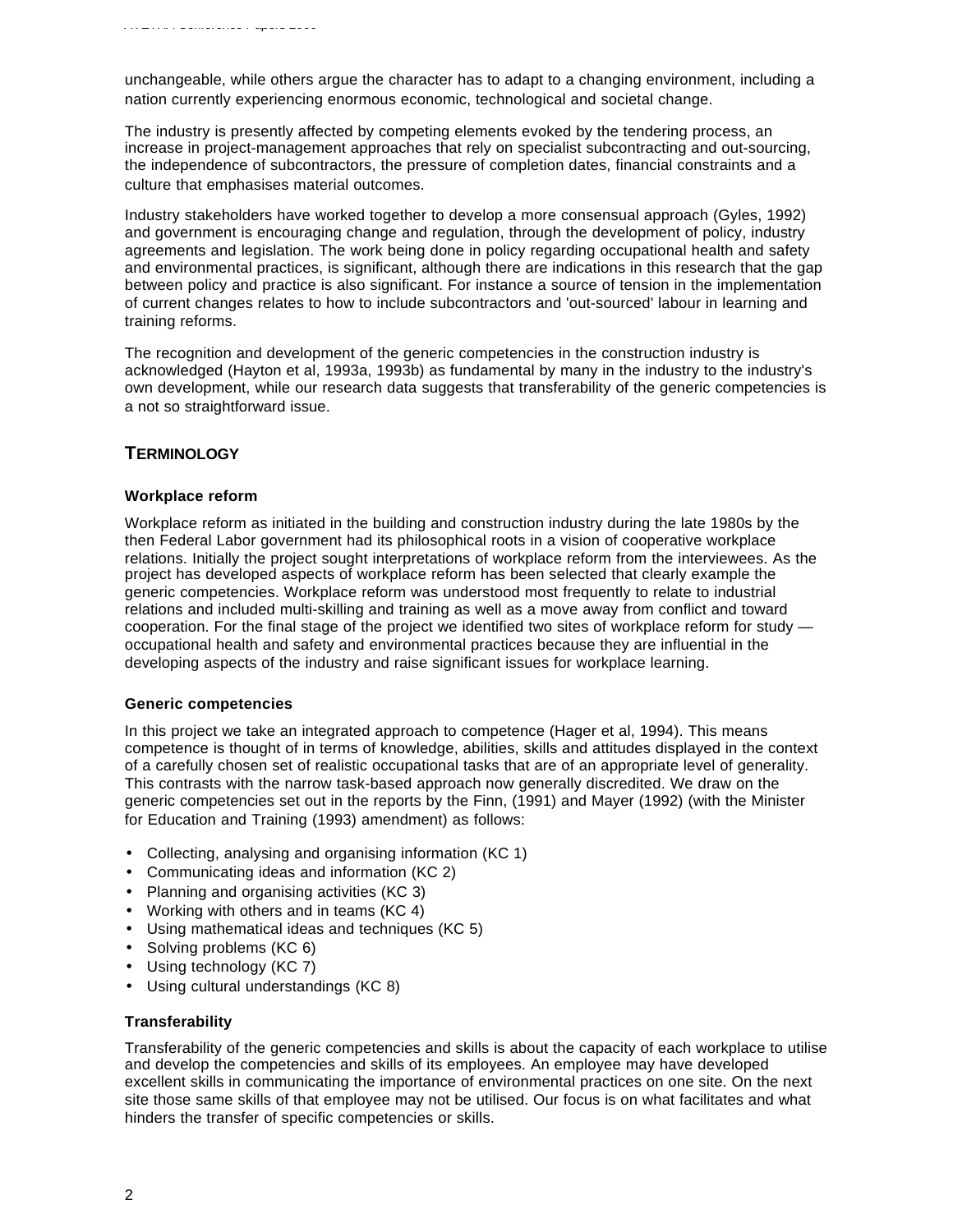# **METHODOLOGY**

The project has several expected outcomes that inform the framework of the research. These include clarifying the impact of generic competencies on the performance of work, their relationship to workplace reform, the identification of generic competency exemplars and performance indicators. We also examine how generic competencies transfer from site to site in particular occupations.

We began this project by selecting four major construction sites in New South Wales. The construction enterprises responsible for these sites have annual turnovers that placed them well above the \$20 million or 1.3 % category of large enterprises identified in Construct New South Wales (DPWS 1998). Each of these large enterprises were selected because of:

- 1. the significant role they play in the direction and development of the construction industry in the state;
- 2. their relationship with the State government as a client;
- 3. their support for this research project either through membership of the steering committee or as a direct industry partner, and
- 4. possibility of providing examples of innovation.

Interviews on the generic competencies and their relationship to workplace reform were conducted with site employees. The data identified the generic competencies of communicating ideas and information (KC 2), planning and organising activities (KC 3), working with others and in teams (KC 4) and collecting, analysing and organising information (KC 1) as having an unequivocal role in the new construction industry workplace where consensus and cooperation are emphasised.

In the initial stages of the research workplace reform covered a range of construction industry issues including, OH& S training, teamwork, the way work is organised, environmental practices, industrial relations and technology.

#### **Research design**

Phase 1 had two components. Firstly, interviews were conducted that allowed for a generalised exploration of potential themes and issues using a standard protocol. After all the necessary approvals were obtained to enter each construction site, seven to ten detailed interviews were conducted with a cross-section of employees. It was decided that interviews would not be taperecorded to ensure an easy rapport was established with every participant. Detailed field-notes were kept; accurate records of comments made and these, in turn were shown to participants for verification and in some instances their approval to quote.

The interview protocol requested general descriptive information about the company, the site, work organisation, formal training arrangements and informal learning practices. In requesting each interviewee to describe a typical day the interview then focussed on the role of the key competencies and workplace reform. Responses were recorded by the interviewers working in partnership with one taking notes. The responses were drafted and returned to the participants to allow for comment. This material was then written up in case study format. These case studies provided documentation of themes and issues to be investigated in the next phases of the project.

Secondly, an industry forum was conducted, using the data collected as a basis and providing an opportunity for a variety of industry players including, training organisations, construction companies, union representatives, government agencies and master builders associations, to meet and discuss industry issues. The forum itself contributed data to be utilised in Phase 2.

Phase 2 involved an initial analysis of the Phase 1 data that showed the generic competencies: teamwork, communication and planning as particularly significant to site performance. A survey instrument was developed to focus specifically on these — particularly their transferability. Purposive sampling was used for the follow-up interviews to allow examination of

- the transferability of generic competence
- the effects of subcontracting arrangements on generic competency transfer within the industry

This data then informed the third and final phase of the project studies the workplace reforms of occupation health and safety and environmental practices and the transferability of generic competencies within these areas of practice.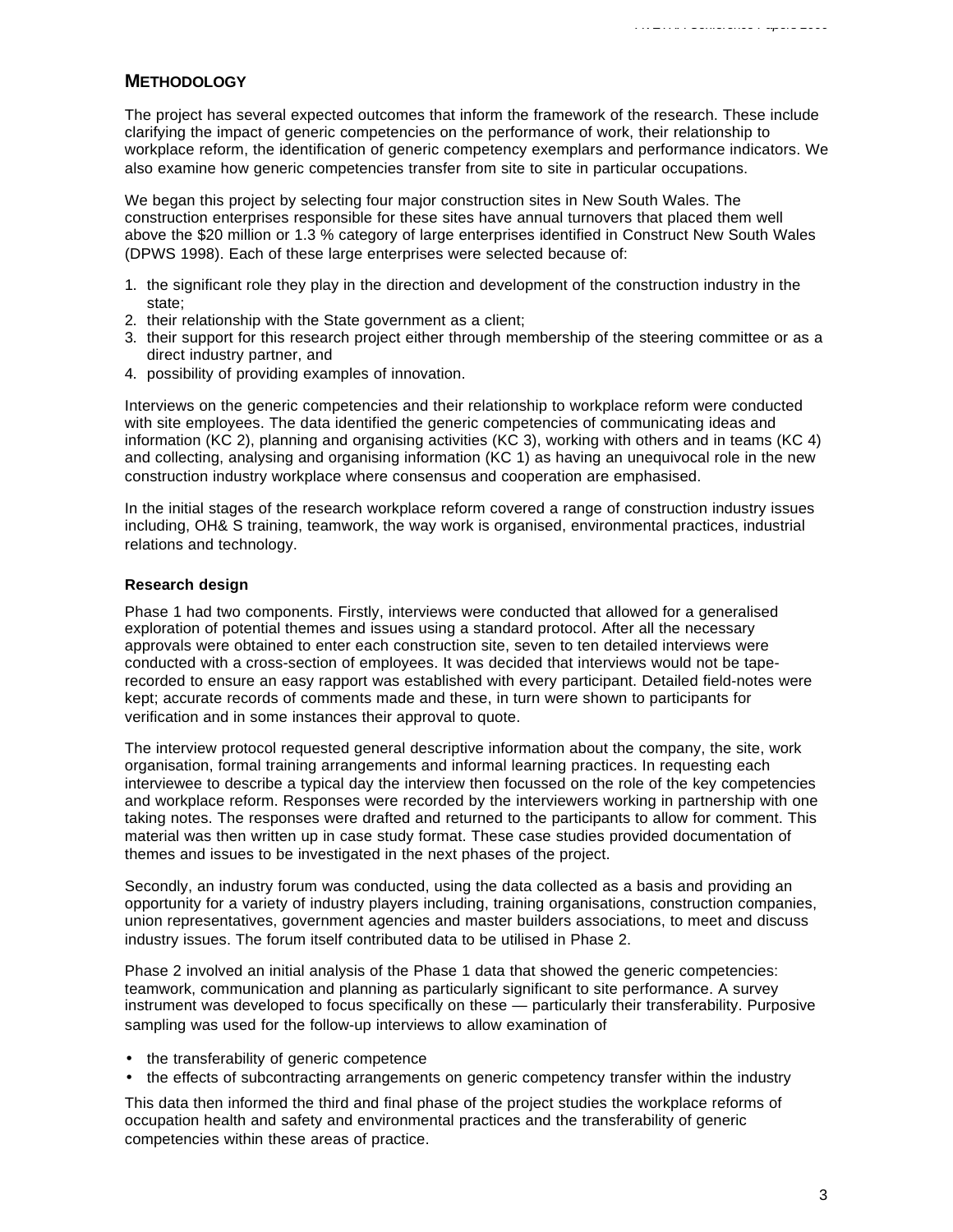# **EMERGING ISSUES**

*AVETRA Conference Papers 2000*

Our study has identified particular tensions in the industry that warrant explication including the multiple understandings of what constitutes workplace reform, competencies and problems of knowledge transfer

# **Workplace Reform**

Workplace reform held a wide range of meanings for people across the industry including;

Removal of demarcation Multi-skilling Work organisation — including teamwork OH& S training New environmental guidelines and practices Industrial relations consultative processes and New technology

More recently, major changes to the way work is performed have been affected by occupational health and safety reforms. In many respects reforms in the field of occupational health and safety have been perceived to be very successful, for instance:

"Scaffolding is 100% better than it was 10 years ago from an OH&S perspective"

Briefly, the main workplace reform trends identified in the initial data related to workplace agreements being well received — except for the issue of long hours:

"I often work 6 days per week. I can be rostered on for Saturdays and Sundays. I was working 60 hours plus per week..."

We found this to be quite typical.

Union/management relations were identified as generally good with a clear improvement in collaboration compared with earlier eras. But while relationships are co-operative and amicable on the surface there remain some residual tensions underneath

Teamwork was crucial to multi-skilling and work organisation. It was reported from one site that multiskilling enhanced the development of a learning culture, increased productivity and helped keep teams together. Other data indicated multi-skilling in relation to subcontractors, was still difficult perceived to have more relevance for company direct employees than subcontractors. This can be problematic when a site relies heavily on sub-contractors performing specialist trade/task roles.

Management styles varied with individuals but all project managers were "reform conscious".

There remains a lack of formal accreditation for experienced competent construction workers.

Environmentally sustainable construction was practiced, but not necessarily supported by all workers:

"Waste management and recycling is being taken really seriously at the site. Getting all the subbies to take the environment seriously is a challenge..."

# **Training**

The current emphasis on environment & OH&S issues has lead to their becoming very strong drivers of training.

Forum participants in Phase One of the research raised the issue of a fragmented Industry structure. Participants felt there is a need to address the implications of labour hire and out-sourcing on training and skills supply. Currently the labour hire companies are meeting the demands of the industry although they may have little or no involvement in training.

The Industry has been slow to respond to the promotion of the life-long learning agenda promoted by ANTA. The workplace reform that has occurred has driven training developments in the construction industry. Forum participants emphasised the need for the industry to develop a learning culture.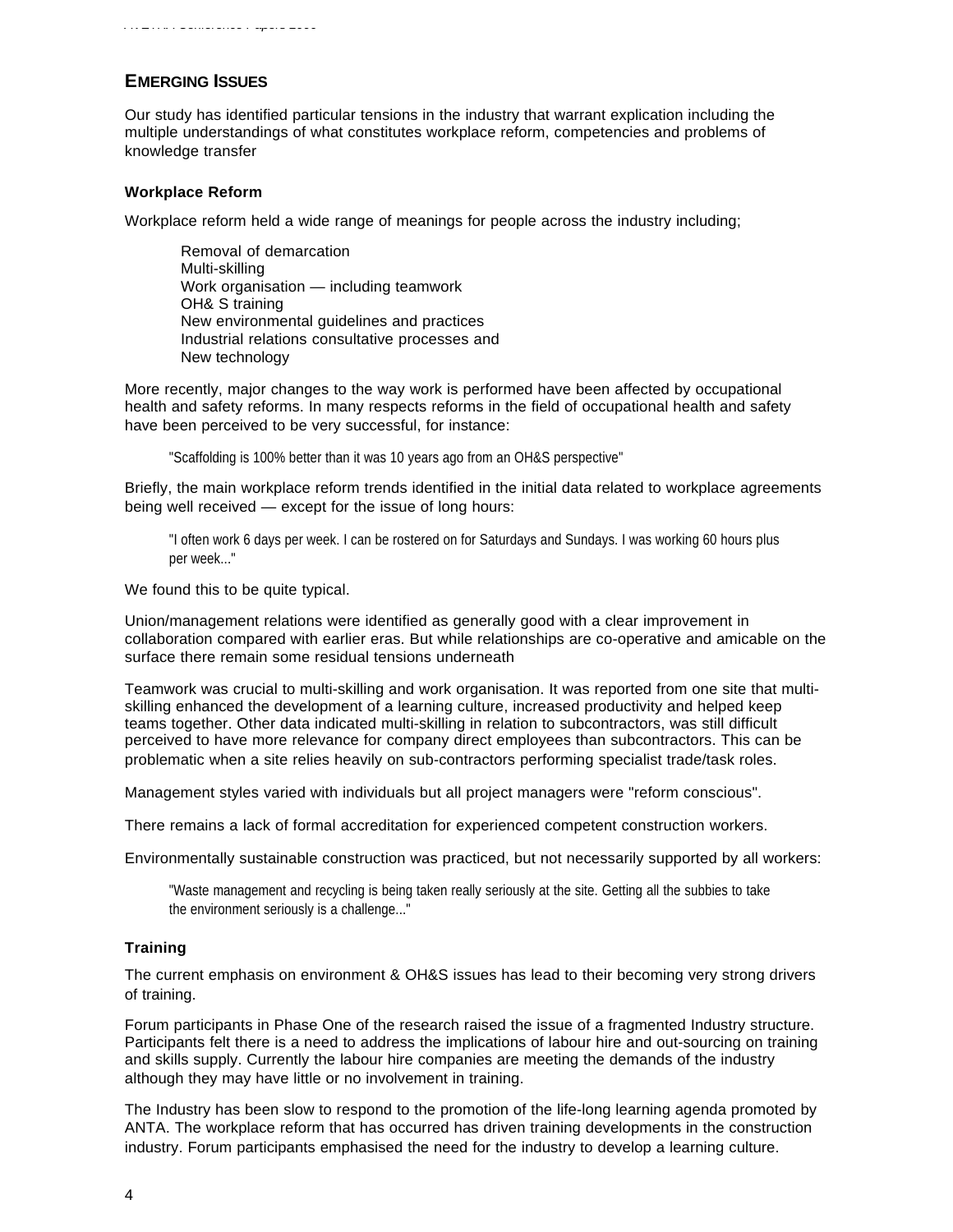Debate at the Forum also arose concerning 'who is responsible' for driving the cultural shift from training to learning. This concern included questions about how to implement change, regulation through legislation and self-regulation. Participants acknowledged that the industry historically has tended to operate in an opportunistic way. Some key training initiatives however were perceived as offering a catalyst to change, and assisting in integrating learning into the industry's culture.

The processes of tendering and the reliance on subcontracting and labour-hire arrangements mean reforms sometimes have to be enforced:

"The problem is that recycling takes time and this can be costing the subbies money."

"They're pressured because of the tenders they offered and if there is a delay...they have to work longer hours and weekends to get the job done. They're being squeezed..."

## **Generic Competencies**

A variety of interpretations and understandings of Competency Based Training are prevalent. There is also continued widespread confusion about what the competencies actually are.

The skills requirements of the construction worker are changing and are underpinned by clusters of the generic competencies.

Analysis of the competencies; using mathematical ideas and techniques (KC 5), solving problems (KC 6), using technology (KC 7) and cultural understandings (KC 8) was more problematic than the first four. Interviewees were equivocal about their relevance; some of the skills relating to these competencies were so implicit interviewees did not necessarily recognise their own skill. Also the link of these competencies except KC 8 to workplace reform was equivocal.

There is indication of an attitude in the industry that you either have a skill or you don't, and that the skill is something innate that cannot be learned:

"We had one foreman manager who was really good...He was organised, he wrote everything down...he had Man skills...You can't bottle it."

If industry improvement is a goal and involves the development of the generic competencies, then these assumptions about skills that can't be learnt has to be challenged.

The forum participants identified the generic competencies in the following skills areas, OH&S, language and literacy, environment and new technologies. The discussion also included the poor levels of communications within the industry. This links into the significance of KC 2.

The following direct quotations from construction workers illustrate indicate clustering and relevance of some of the competencies:

#### On teamwork:

"The work gets done quicker" "A team can solve problems together" "Some jobs can't be done without a team"

#### On effective communication:

"Facilitates teamwork" "Helps with problem solving and learning" "Informs the workers, facilitates inclusion, helps them do the job well" "Helps with problem solving and learning"

#### On planning:

"I plan the job from the beginning, breaking it down into parts" "Planning and deadlines are important because each job is dependent on others..." "Lots of subbies don't plan properly — don't bring the right equipment, don't think ahead."

#### Transfer Knowledge and Skill: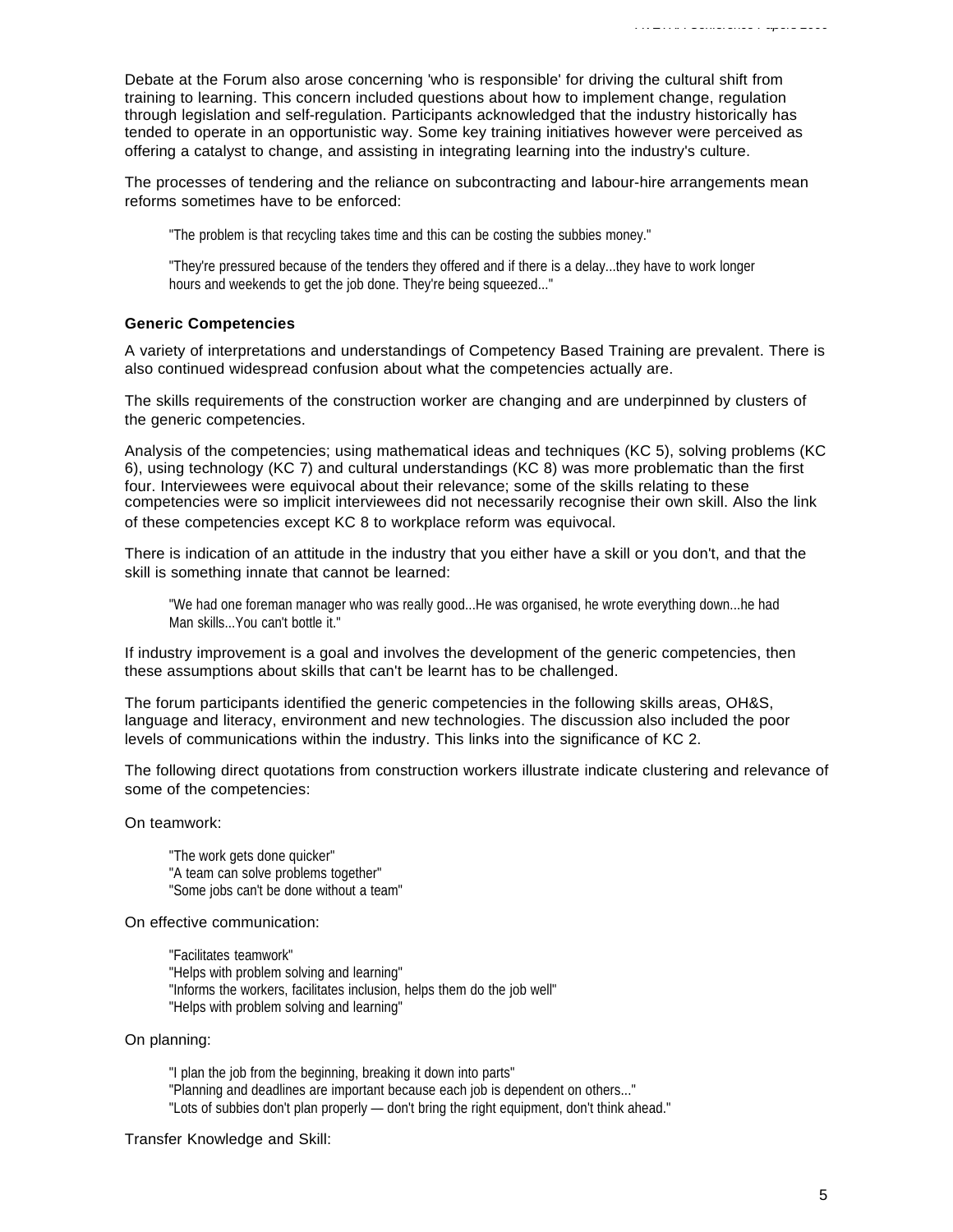The transfer of knowledge and skills was found to be quite inconsistent. For instance one electrical Foreman interviewed compared the experience of his current position where little communication or joint problem solving occurred, with his last job:

"[It] went really well because there were 5 buildings and each had a Foreman and there was a Senior Foreman — so we could all help each other problem solve. There was teamwork and joint problem solving. It meant the overall task was smaller."

## Another interviewee pointed out that while the workers had learnt a lot the company had no mechanism to retain and build on both the experience and the attitudinal change:

"There has been a fundamental change in the attitude of the workers" [to environmental issues]...[The company] "don't have a dedicated Human Resources department...This means they make no investment in the future [they] are not very good at developing their employee skill resources."

#### On a different site, an interviewee commented:

"I have a reputation for enforcing occupational health and safety. I mean business. I was brought onto the site because safety was going to pot..."

The company relied very much on his individual skill rather than identifying what those skills were and developing mechanisms to replicate those skills.

# **DISCUSSION AND CONCLUSIONS**

This paper provides an outline of the project to date. The data and results detailed outlined make clear the range and depth of the issues concerning the construction industry.

The generic competencies of communicating ideas and information, planning and organising activities, working with others and in teams and collecting, analysing and organising information play an unequivocal role in the new construction industry workplace where consensus and cooperation are emphasised. Workplace reform is changing the face of the industry, as occupational health and safety practices will attest. Ongoing reform is still occurring within OH&S and environmental practices. The competencies appear to be good indicators of how thoroughly reform has occurred, a site with good teamwork is also a productive workplace.

Workplace reform covers a range of construction industry issues including, OH& S training, teamwork, the way work is organised, environmental practices, industrial relations and technology. Generic competencies are integral to these reforms to the workplace; indeed the competency working with others and in teams is also identified as essential to reform progress.

As mentioned, the Competencies acknowledged by the industry to be significant and that link into workplace reform are Communicating Ideas and Information (KC 2), Planning and Organising Activities (KC 3), Working with Others and in Teams (KC 4) and collecting, Analysing and Organising Information (KC 1). The other four competencies (KC 5, 6, 7 & 8) were found to be problematic for this research because their relationship to workplace reform was ambiguous and fall outside the project scope.

Industry reform is by no means straightforward, affected by the competing forces as have been outlined in this paper and the industry is large and a major source of financial activity and employment. In New South Wales it has been undergoing immense changes in the last decade and this is unlikely to halt in the near future. The industry stakeholders have been attempting to work together to develop a more consensual approach and the State government is encouraging change and regulation through the development of innovative policy and legislation. The work being done in policy regarding occupational health and safety and environmental practices, is significant, although there are indications in this research that there is still a gap between policy and practice. A source of tension in the implementation of any change, is how to include the subcontractors and the increased out-sourcing of labour in learning and training practices. The industry's 'dollar and material outcomes' focus limits what is achievable in learning and training.

Nonetheless the importance of communication, teamwork, planning & organising and collecting, analysing & organising information appear to be self-evident. In reality cultivation, recognition and